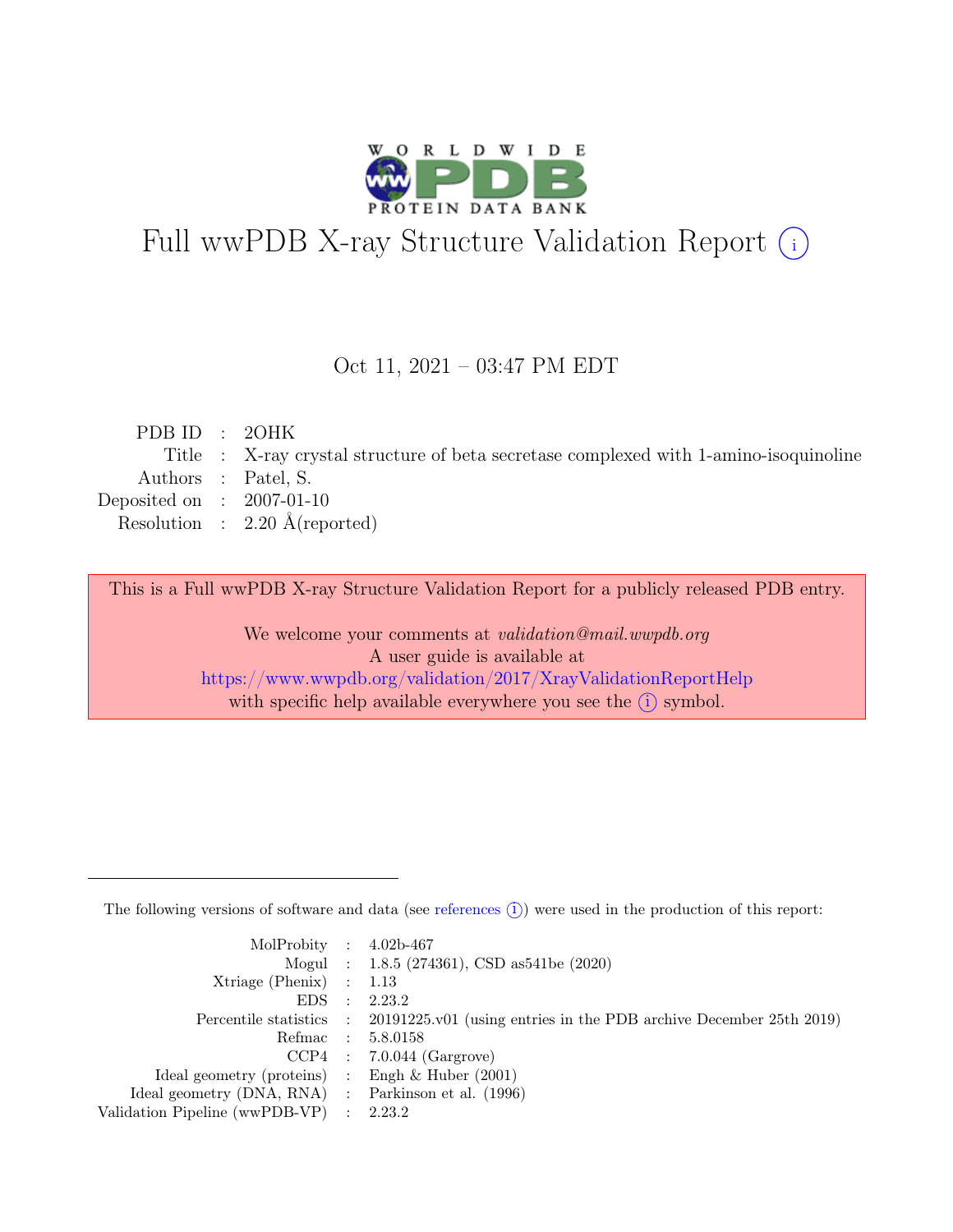# 1 Overall quality at a glance  $(i)$

The following experimental techniques were used to determine the structure: X-RAY DIFFRACTION

The reported resolution of this entry is 2.20 Å.

Percentile scores (ranging between 0-100) for global validation metrics of the entry are shown in the following graphic. The table shows the number of entries on which the scores are based.



| Metric                | Whole archive<br>$(\#\text{Entries})$ | Similar resolution<br>$(\# \text{Entries}, \text{ resolution } \text{range}(\AA))$ |
|-----------------------|---------------------------------------|------------------------------------------------------------------------------------|
| $R_{free}$            | 130704                                | 4898 (2.20-2.20)                                                                   |
| Clashscore            | 141614                                | $5594 (2.20 - 2.20)$                                                               |
| Ramachandran outliers | 138981                                | $5503(2.20-2.20)$                                                                  |
| Sidechain outliers    | 138945                                | 5504 (2.20-2.20)                                                                   |
| RSRZ outliers         | 127900                                | 4800 (2.20-2.20)                                                                   |

The table below summarises the geometric issues observed across the polymeric chains and their fit to the electron density. The red, orange, yellow and green segments of the lower bar indicate the fraction of residues that contain outliers for  $\geq$ =3, 2, 1 and 0 types of geometric quality criteria respectively. A grey segment represents the fraction of residues that are not modelled. The numeric value for each fraction is indicated below the corresponding segment, with a dot representing fractions <=5% The upper red bar (where present) indicates the fraction of residues that have poor fit to the electron density. The numeric value is given above the bar.

| Mol | $\gamma$ hain | Length | Quality of chain |     |    |  |  |  |
|-----|---------------|--------|------------------|-----|----|--|--|--|
|     |               |        | 12%              |     |    |  |  |  |
|     |               | 402    | 74%              | 17% | 6% |  |  |  |

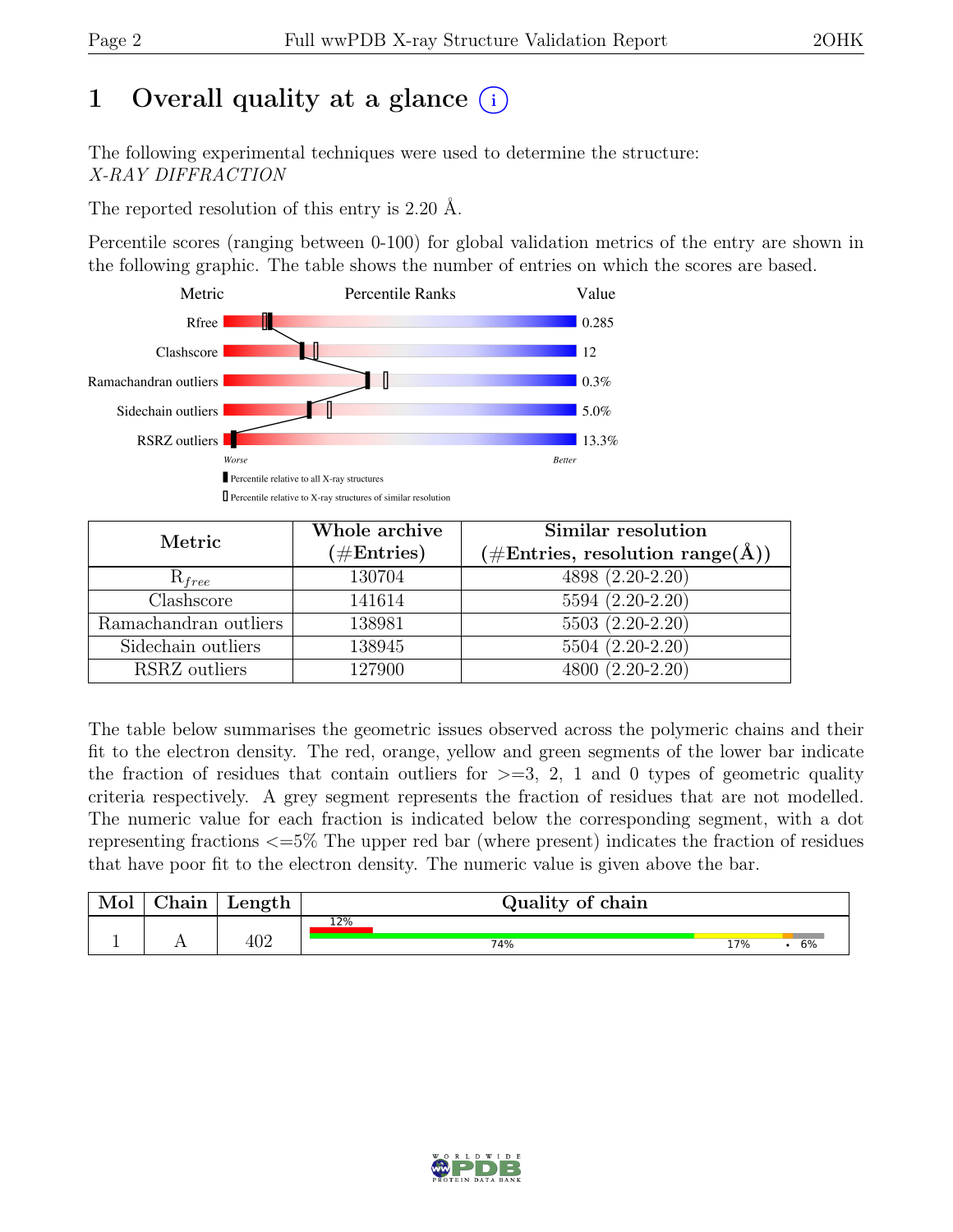# 2 Entry composition  $(i)$

There are 5 unique types of molecules in this entry. The entry contains 3211 atoms, of which 8 are hydrogens and 0 are deuteriums.

In the tables below, the ZeroOcc column contains the number of atoms modelled with zero occupancy, the AltConf column contains the number of residues with at least one atom in alternate conformation and the Trace column contains the number of residues modelled with at most 2 atoms.

• Molecule 1 is a protein called Beta-secretase 1.

| Mol | Chain   Residues | $\rm{Atoms}$           |      |     | $\text{ZeroOcc}$   AltConf   Trace |  |  |  |
|-----|------------------|------------------------|------|-----|------------------------------------|--|--|--|
|     | 377              | $\text{Total}$<br>2966 | 1898 | 493 | 561                                |  |  |  |

There are 2 discrepancies between the modelled and reference sequences:

|      | Chain   Residue   Modelled   Actual |            | Comment                          | Reference |
|------|-------------------------------------|------------|----------------------------------|-----------|
| $-5$ | $_{\rm LYS}$                        | $\rm{ARG}$ | engineered mutation   UNP P56817 |           |
| -4   | LYS                                 | $\rm{ARG}$ | engineered mutation   UNP P56817 |           |

• Molecule 2 is IODIDE ION (three-letter code: IOD) (formula: I).

|  | $\overline{\text{Mol}}$   Chain   Residues | $\rm{Atoms}$ | $\mid$ ZeroOcc $\mid$ AltConf |  |
|--|--------------------------------------------|--------------|-------------------------------|--|
|  |                                            | Total        |                               |  |

• Molecule 3 is DIMETHYL SULFOXIDE (three-letter code: DMS) (formula:  $C_2H_6OS$ ).



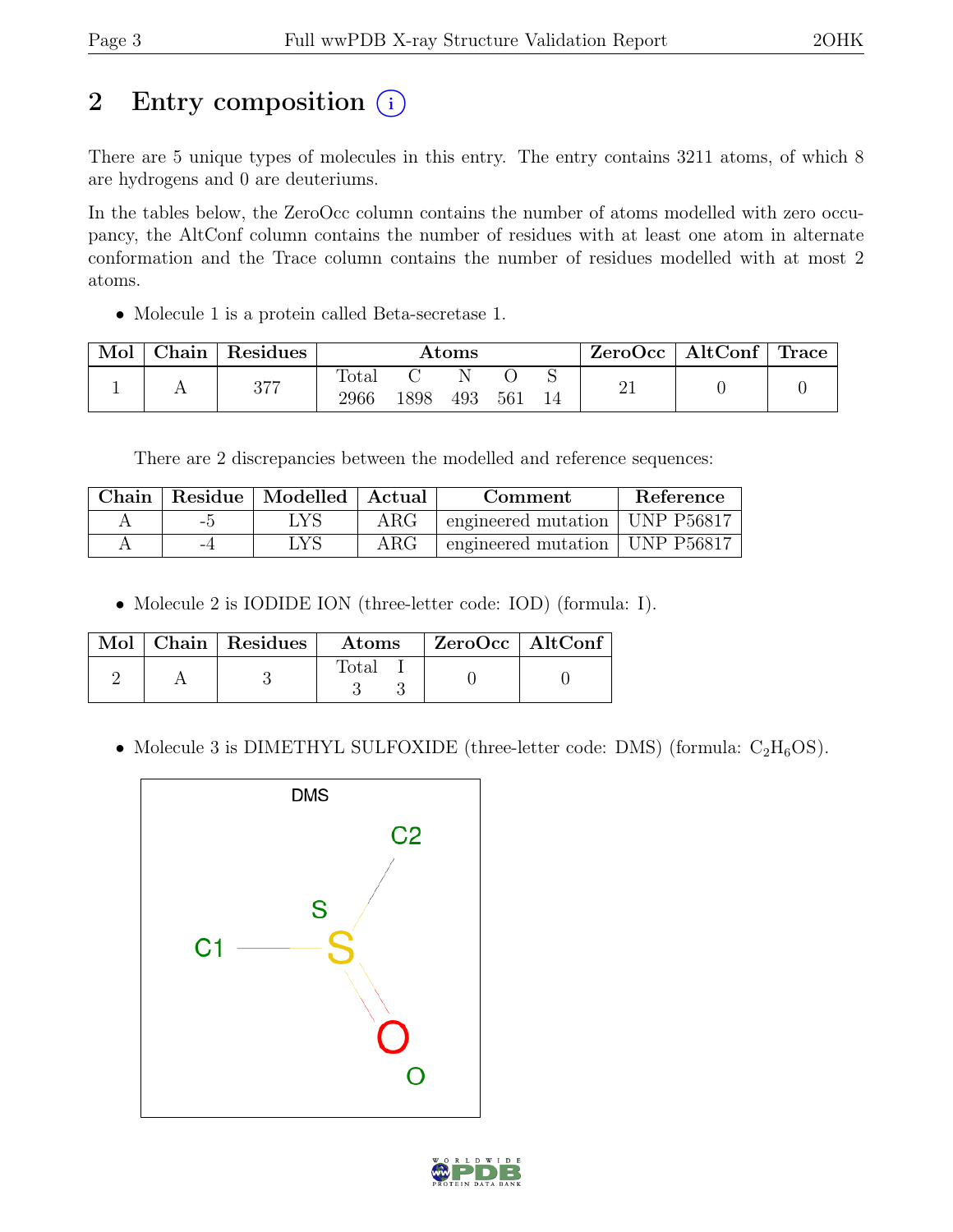|  | Mol   Chain   Residues | Atoms   |  |  | $\mid$ ZeroOcc $\mid$ AltConf |  |
|--|------------------------|---------|--|--|-------------------------------|--|
|  |                        | Total C |  |  |                               |  |

 $\bullet$  Molecule 4 is ISOQUINOLIN-1-AMINE (three-letter code: 1SQ) (formula:  $\rm{C_9H_8N_2}).$ 



| Mol | $\Box$ Chain   Residues | Atoms     |  |  | $ZeroOcc \   \ AltConf \  $ |  |
|-----|-------------------------|-----------|--|--|-----------------------------|--|
|     |                         | Total C H |  |  |                             |  |

 $\bullet\,$  Molecule 5 is water.

|  | Mol   Chain   Residues | Atoms               | $\mathsf{ZeroOcc}$   AltConf |  |
|--|------------------------|---------------------|------------------------------|--|
|  | 219                    | Total<br>219<br>219 |                              |  |

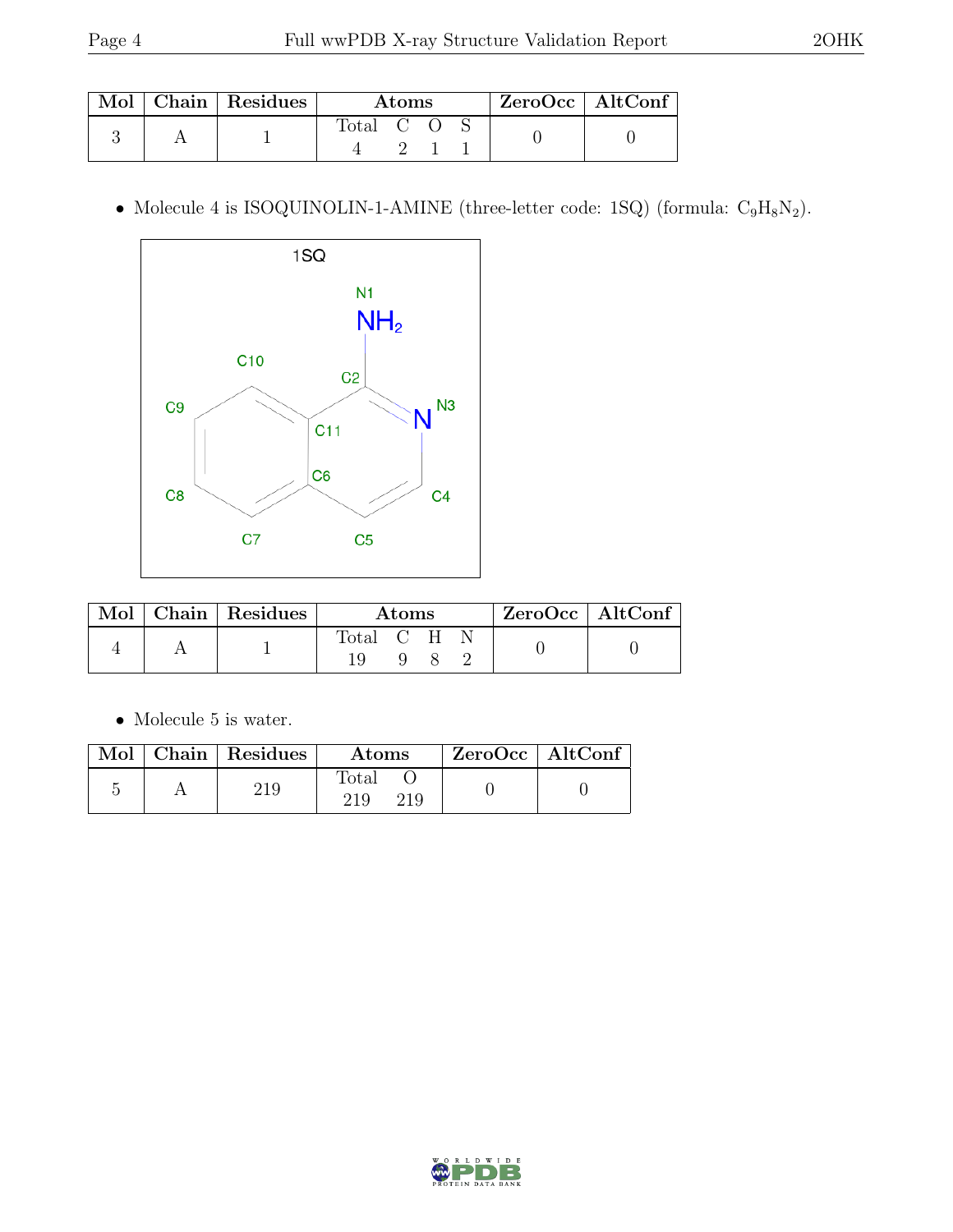## 3 Residue-property plots  $(i)$

These plots are drawn for all protein, RNA, DNA and oligosaccharide chains in the entry. The first graphic for a chain summarises the proportions of the various outlier classes displayed in the second graphic. The second graphic shows the sequence view annotated by issues in geometry and electron density. Residues are color-coded according to the number of geometric quality criteria for which they contain at least one outlier:  $green = 0$ , yellow  $= 1$ , orange  $= 2$  and red  $= 3$  or more. A red dot above a residue indicates a poor fit to the electron density (RSRZ > 2). Stretches of 2 or more consecutive residues without any outlier are shown as a green connector. Residues present in the sample, but not in the model, are shown in grey.



• Molecule 1: Beta-secretase 1

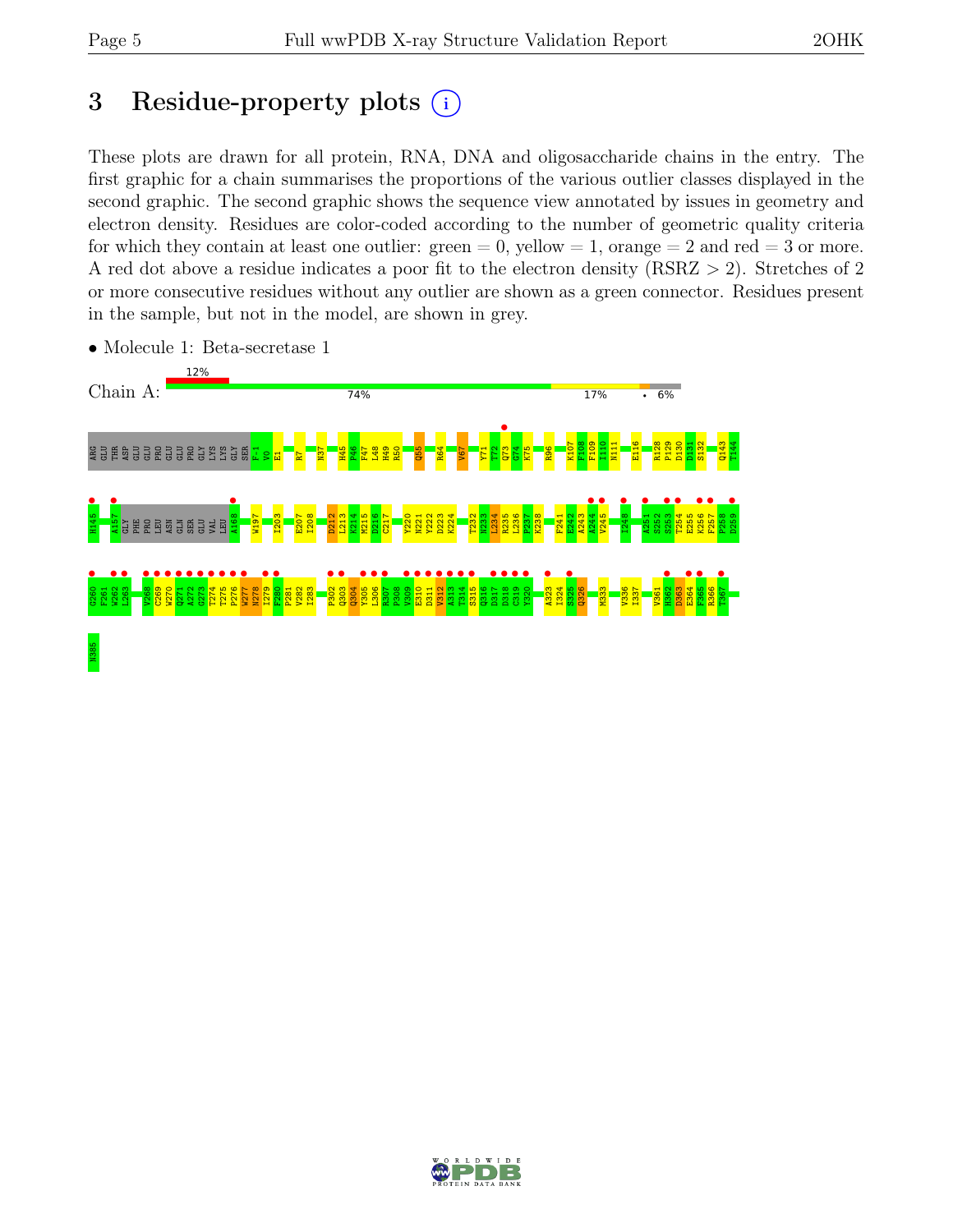## 4 Data and refinement statistics  $(i)$

| Property                                                             | Value                                            | Source     |
|----------------------------------------------------------------------|--------------------------------------------------|------------|
| Space group                                                          | P 61 2 2                                         | Depositor  |
| Cell constants                                                       | 102.89Å<br>102.89Å<br>168.31Å                    |            |
| a, b, c, $\alpha$ , $\beta$ , $\gamma$                               | $90.00^\circ$<br>$90.00^\circ$<br>$120.00^\circ$ | Depositor  |
| Resolution $(A)$                                                     | 49.20<br>2.20<br>$\equiv$ .                      | Depositor  |
|                                                                      | 49.20<br>$-2.20$                                 | <b>EDS</b> |
| % Data completeness                                                  | 99.7 (49.20-2.20)                                | Depositor  |
| (in resolution range)                                                | 99.7 (49.20-2.20)                                | <b>EDS</b> |
| $R_{merge}$                                                          | 0.09                                             | Depositor  |
| $\mathrm{R}_{sym}$                                                   | (Not available)                                  | Depositor  |
| $\langle I/\sigma(I) \rangle$ <sup>1</sup>                           | $3.28$ (at 2.20Å)                                | Xtriage    |
| Refinement program                                                   | REFMAC 5.2.0019g                                 | Depositor  |
|                                                                      | 0.221<br>0.279                                   | Depositor  |
| $R, R_{free}$                                                        | 0.226<br>0.285<br>$\sim$                         | DCC        |
| $R_{free}$ test set                                                  | 1374 reflections $(5.02\%)$                      | wwPDB-VP   |
| Wilson B-factor $(A^2)$                                              | 28.0                                             | Xtriage    |
| Anisotropy                                                           | 0.082                                            | Xtriage    |
| Bulk solvent $k_{sol}(e/\mathring{A}^3)$ , $B_{sol}(\mathring{A}^2)$ | 0.35, 55.3                                       | <b>EDS</b> |
| L-test for $\mathrm{twinning}^2$                                     | $< L >$ = 0.49, $< L^2 >$ = 0.33                 | Xtriage    |
| Estimated twinning fraction                                          | No twinning to report.                           | Xtriage    |
| $\overline{F_o,F_c}$ correlation                                     | 0.93                                             | <b>EDS</b> |
| Total number of atoms                                                | 3211                                             | wwPDB-VP   |
| Average B, all atoms $(A^2)$                                         | 37.0                                             | wwPDB-VP   |

Xtriage's analysis on translational NCS is as follows: The largest off-origin peak in the Patterson function is 4.05% of the height of the origin peak. No significant pseudotranslation is detected.

<sup>&</sup>lt;sup>2</sup>Theoretical values of  $\langle |L| \rangle$ ,  $\langle L^2 \rangle$  for acentric reflections are 0.5, 0.333 respectively for untwinned datasets, and 0.375, 0.2 for perfectly twinned datasets.



<span id="page-5-1"></span><span id="page-5-0"></span><sup>1</sup> Intensities estimated from amplitudes.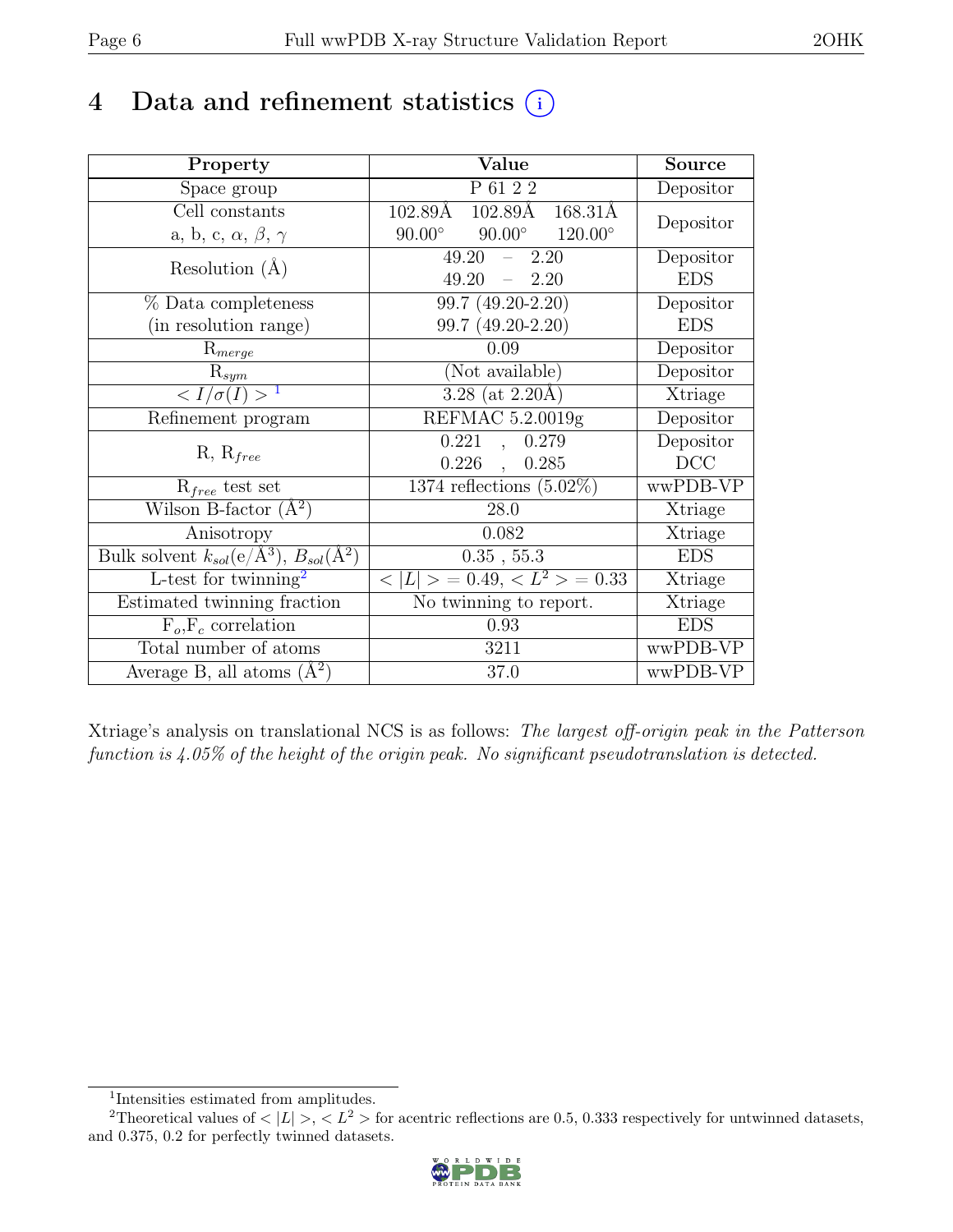# 5 Model quality  $(i)$

## 5.1 Standard geometry  $(i)$

Bond lengths and bond angles in the following residue types are not validated in this section: DMS, IOD, 1SQ

The Z score for a bond length (or angle) is the number of standard deviations the observed value is removed from the expected value. A bond length (or angle) with  $|Z| > 5$  is considered an outlier worth inspection. RMSZ is the root-mean-square of all Z scores of the bond lengths (or angles).

| Mol   Chain |      | Bond lengths       | Bond angles |                 |  |
|-------------|------|--------------------|-------------|-----------------|--|
|             | RMSZ | $\# Z  > 5$        | RMSZ        | # $ Z  > 5$     |  |
|             | 0.79 | $3/3041$ $(0.1\%)$ | 0.80        | $3/4132(0.1\%)$ |  |

All (3) bond length outliers are listed below:

| Mol |     |     | Chain   Res   Type   Atoms | $\mathbf{Z}$ | $\Box$ Observed(A) | Ideal(A) |
|-----|-----|-----|----------------------------|--------------|--------------------|----------|
|     |     | GLU | $CB-CG$                    | $-25.37$     | .03                | $1.52\,$ |
|     | 107 |     | $CD-CE$                    | $-7.62$      | l 39               | $1.51\,$ |
|     |     |     | CD-NE 1                    | $-5.92$      | .36                | 46       |

All (3) bond angle outliers are listed below:

| Mol | Chain |    | Res   Type | Atoms       |       | Observed $(°)$ | Ideal(°) |
|-----|-------|----|------------|-------------|-------|----------------|----------|
|     |       | 64 | ARG        | $CD-NE- CZ$ | 91 11 | 153.15         | 123.60   |
|     |       |    | GLU        | $CA-CB-CG$  | 9.02  | 133.24         | 113.40   |
|     |       |    |            | CG-CD-CE    | 6.11  | 130.24         | 111.90   |

There are no chirality outliers.

There are no planarity outliers.

### 5.2 Too-close contacts  $(i)$

In the following table, the Non-H and H(model) columns list the number of non-hydrogen atoms and hydrogen atoms in the chain respectively. The H(added) column lists the number of hydrogen atoms added and optimized by MolProbity. The Clashes column lists the number of clashes within the asymmetric unit, whereas Symm-Clashes lists symmetry-related clashes.

|  |  |      | Chain   Non-H   H(model)   H(added)   Clashes   Symm-Clashes |
|--|--|------|--------------------------------------------------------------|
|  |  | ററ≂റ |                                                              |
|  |  |      |                                                              |

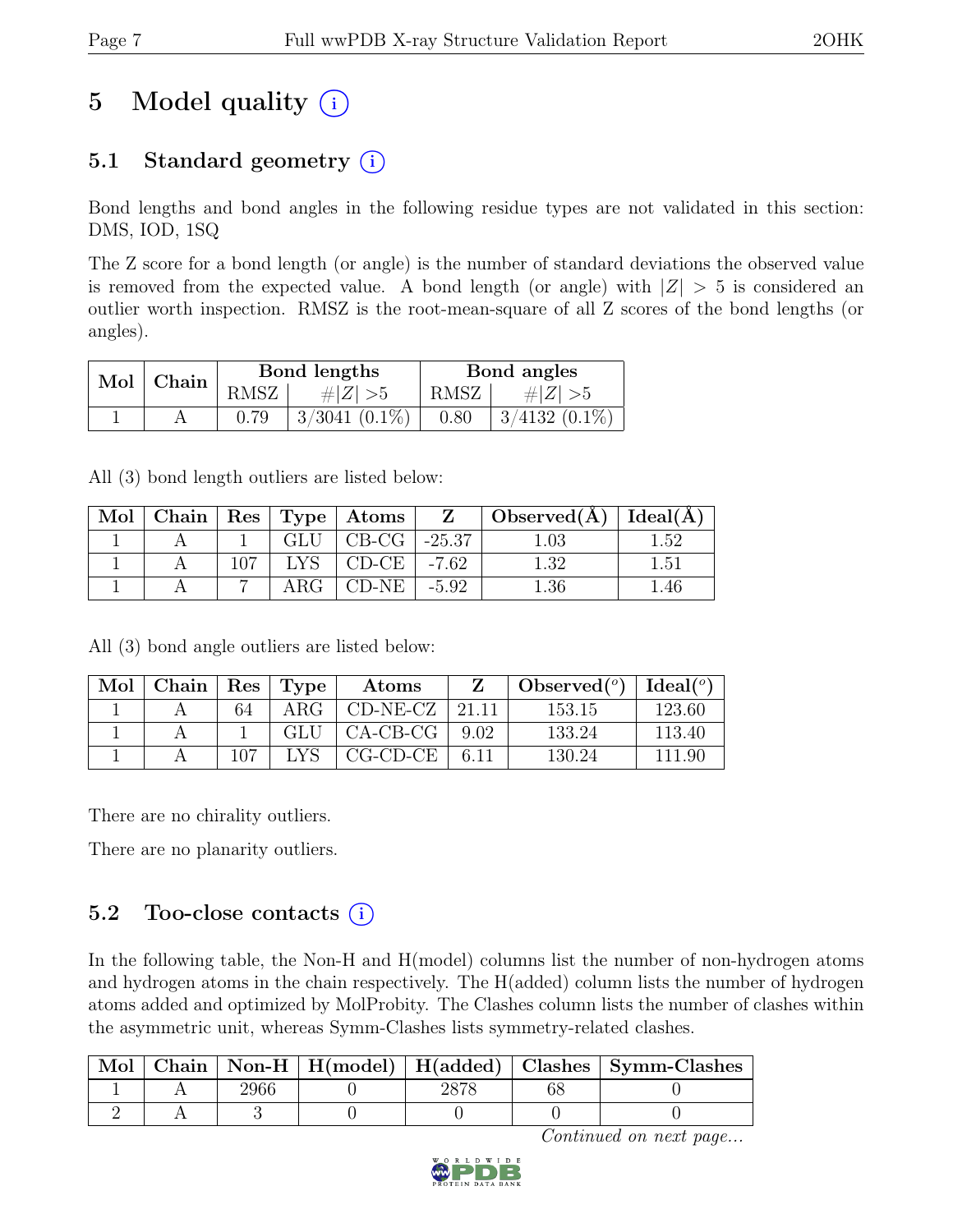|  |  |      |  |  |  | Mol   Chain   Non-H   H(model)   H(added)   Clashes   Symm-Clashes |  |  |
|--|--|------|--|--|--|--------------------------------------------------------------------|--|--|
|  |  |      |  |  |  |                                                                    |  |  |
|  |  |      |  |  |  |                                                                    |  |  |
|  |  |      |  |  |  |                                                                    |  |  |
|  |  | 3203 |  |  |  |                                                                    |  |  |

Continued from previous page...

The all-atom clashscore is defined as the number of clashes found per 1000 atoms (including hydrogen atoms). The all-atom clashscore for this structure is 12.

All (68) close contacts within the same asymmetric unit are listed below, sorted by their clash magnitude.

| Atom-1            | Atom-2            | Interatomic       | Clash             |  |
|-------------------|-------------------|-------------------|-------------------|--|
|                   |                   | distance $(\AA)$  | overlap $(\AA)$   |  |
| 1:A:208:ILE:HD13  | 1:A:213:LEU:HD11  | 1.59              | 0.83              |  |
| 1:A:238:LYS:HE3   | 5:A:517:HOH:O     | 1.80              | 0.81              |  |
| 1:A:203:ILE:H     | 1:A:221:ASN:HD21  | 1.33              | 0.77              |  |
| 1:A:37:ASN:HD21   | 1:A:128:ARG:H     | 1.30              | 0.76              |  |
| 1: A:215: MET:CE  | 1:A:243:ALA:HB3   | 2.19              | 0.72              |  |
| 1:A:96:ARG:H      | 1:A:143:GLN:HE22  | 1.35              | 0.71              |  |
| 1:A:333:MET:CE    | 1:A:337:ILE:HG21  | 2.26              | 0.66              |  |
| 1:A:215:MET:HE1   | 1:A:243:ALA:HB3   | 1.78              | 0.66              |  |
| 1:A:323:ALA:HB1   | 1:A:336:VAL:HG21  | 1.79              | 0.64              |  |
| 1:A:278:ASN:HD22  | 1: A:278: ASN: N  | 1.96              | 0.63              |  |
| 1:A:235:ARG:NE    | 5:A:557:HOH:O     | 2.32              | 0.63              |  |
| 1:A:333:MET:HE3   | 1:A:337:ILE:HG21  | 1.80              | 0.62              |  |
| 1:A:71:TYR:HB2    | 5:A:554:HOH:O     | $\overline{2.01}$ | $\overline{0.60}$ |  |
| 1:A:73:GLN:HA     | 5:A:543:HOH:O     | 2.01              | 0.59              |  |
| 1:A:304:GLN:HE21  | 1:A:304:GLN:N     | 2.01              | 0.59              |  |
| 1:A:55:GLN:HE21   | 1: A: 55: GLN: H  | 1.51              | 0.58              |  |
| 1:A:208:ILE:CD1   | 1:A:213:LEU:HD11  | 2.33              | 0.58              |  |
| 1:A:270:TRP:CE3   | 5:A:581:HOH:O     | 2.53              | $0.56\,$          |  |
| 1:A:241:PHE:CE1   | 1: A:245: VAL:CG2 | 2.91              | 0.54              |  |
| 1:A:269:CYS:HA    | 5:A:581:HOH:O     | 2.07              | 0.53              |  |
| 1:A:279:ILE:HG22  | 1:A:279:ILE:O     | 2.07              | 0.53              |  |
| 1: A:215: MET:HE2 | 1:A:243:ALA:CB    | 2.39              | 0.53              |  |
| 1: A:234:LEU:O    | 1:A:324:ILE:HA    | 2.09              | 0.53              |  |
| 1:A:37:ASN:HD21   | 1:A:128:ARG:N     | 2.02              | 0.53              |  |
| 1: A:304: GLN:N   | 1:A:304:GLN:NE2   | 2.58              | $\overline{0.51}$ |  |
| 1:A:302:PRO:HD2   | 5:A:561:HOH:O     | 2.09              | 0.51              |  |
| 1: A:50: ARG:O    | 1:A:116:GLU:HG2   | 2.11              | 0.51              |  |
| 1:A:49:HIS:HD2    | 5:A:518:HOH:O     | 1.93              | 0.51              |  |
| 1:A:254:THR:HG22  | 1:A:255:GLU:HG3   | 1.93              | 0.50              |  |
| 1: A:281: PRO:O   | 1: A:305: TYR:OH  | 2.24              | 0.50              |  |

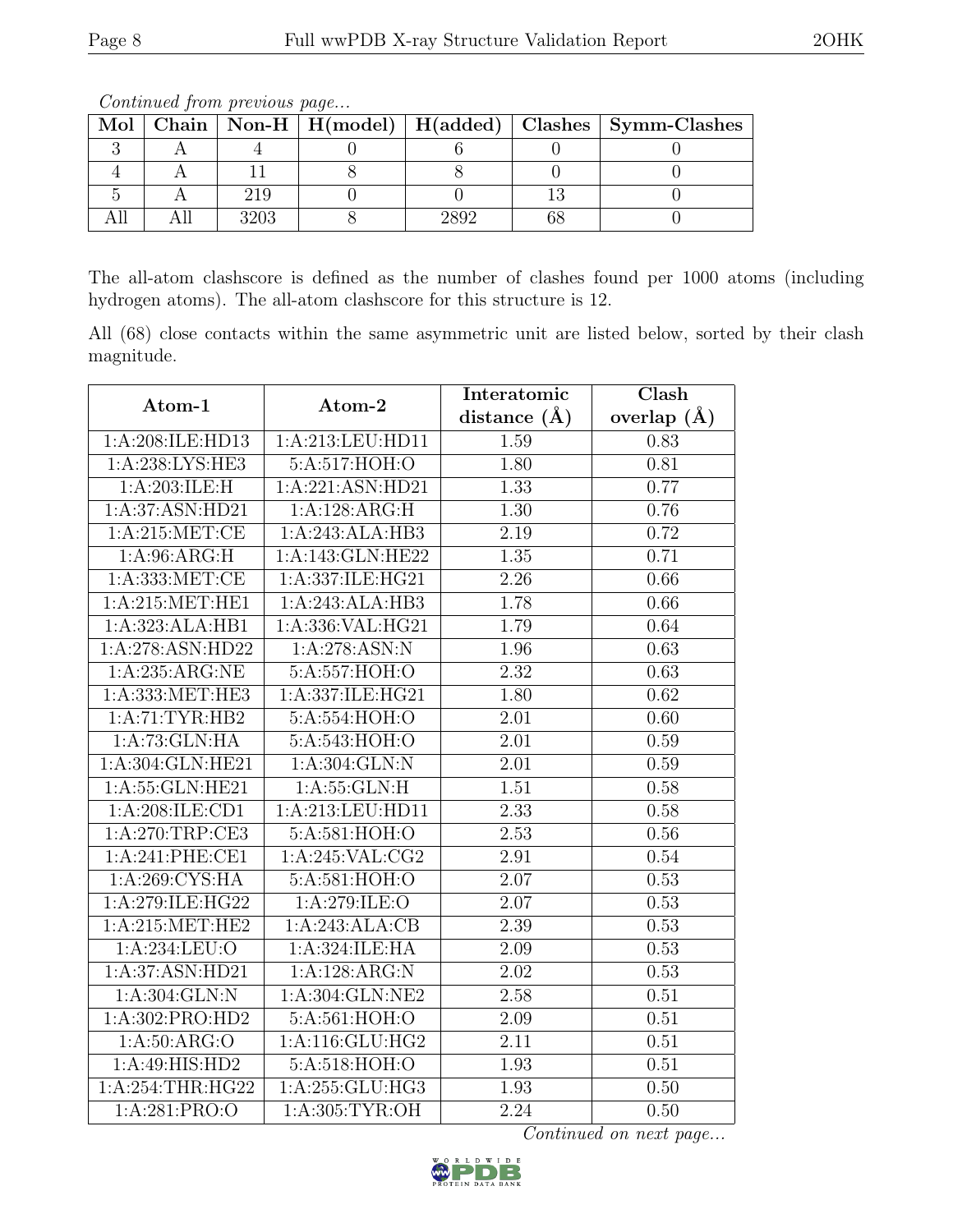| Continua from previous page |                     | Interatomic      | $\overline{\text{Clash}}$ |  |
|-----------------------------|---------------------|------------------|---------------------------|--|
| Atom-1                      | Atom-2              | distance $(\AA)$ | overlap $(\AA)$           |  |
| 1:A:213:LEU:HD23            | 1: A:215: MET:CE    | 2.41             | 0.49                      |  |
| 1:A:236:LEU:O               | 1:A:326:GLN:HA      | 2.12             | 0.49                      |  |
| 1:A:45:HIS:HD2              | 1:A:47:PHE:H        | 1.60             | 0.49                      |  |
| 1: A:270:TRP:CE3            | 1: A:275:THR:HG23   | 2.47             | 0.49                      |  |
| 1: A:241: PHE: CZ           | 1:A:245:VAL:HG21    | 2.48             | 0.48                      |  |
| 1:A:302:PRO:HA              | 1: A:305: TYR: CE2  | 2.49             | 0.48                      |  |
| 1:A:203:ILE:H               | 1:A:221:ASN:ND2     | 2.08             | 0.47                      |  |
| 1:A:277:TRP:HB3             | 1:A:278:ASN:HD22    | 1.79             | 0.47                      |  |
| 1: A: 363: ASP: N           | 1: A: 363: ASP: OD1 | 2.48             | 0.46                      |  |
| 1:A:333:MET:HE2             | 1:A:337:ILE:HG21    | 1.96             | 0.46                      |  |
| 1:A:213:LEU:HD23            | 1: A:215: MET:HE3   | 1.97             | 0.45                      |  |
| 1:A:304:GLN:C               | 1:A:336:VAL:HG13    | 2.36             | 0.45                      |  |
| 1:A:361:VAL:O               | 1:A:361:VAL:HG23    | 2.16             | 0.45                      |  |
| 1:A:217:CYS:HA              | 1: A:220:TYR:CD1    | 2.52             | 0.45                      |  |
| 1:A:276:PRO:HA              | 5:A:563:HOH:O       | 2.16             | 0.45                      |  |
| 1: A:67: VAL: HG13          | 1:A:129:PRO:HD3     | 1.99             | 0.45                      |  |
| 1:A:282:VAL:CG1             | 1:A:366:ARG:HD2     | 2.47             | 0.44                      |  |
| 1:A:207:GLU:HA              | 1:A:212:ASP:HA      | 1.99             | 0.44                      |  |
| 1:A:48:LEU:HD21             | 1:A:109:PHE:CG      | 2.53             | 0.43                      |  |
| 1: A:224: LYS: NZ           | 5:A:567:HOH:O       | 2.51             | 0.43                      |  |
| 1:A:278:ASN:N               | 1:A:278:ASN:ND2     | 2.65             | 0.43                      |  |
| 1:A:241:PHE:CE1             | 1:A:245:VAL:HG21    | 2.54             | 0.42                      |  |
| 1:A:323:ALA:CB              | 1:A:336:VAL:HG21    | 2.49             | 0.42                      |  |
| 1: A:50: ARG:NE             | 5:A:551:HOH:O       | 2.53             | 0.42                      |  |
| 1:A:130:ASP:OD2             | 1:A:132:SER:OG      | 2.26             | 0.42                      |  |
| 1: A:215: MET:HE2           | 1:A:243:ALA:HB3     | 1.97             | 0.42                      |  |
| 1:A:274:THR:HA              | 5:A:589:HOH:O       | 2.19             | 0.42                      |  |
| 1: A:232:THR:O              | 1:A:336:VAL:HG23    | 2.19             | 0.42                      |  |
| 1:A:254:THR:HB              | 1:A:279:ILE:CG2     | 2.50             | 0.42                      |  |
| 1:A:47:PHE:CE2              | 1:A:111:ASN:HB2     | 2.55             | 0.41                      |  |
| 1: A:256: LYS:O             | 1:A:257:PHE:CD2     | 2.74             | 0.41                      |  |
| 1:A:282:VAL:HG13            | 1:A:366:ARG:HD2     | 2.02             | 0.41                      |  |
| 1:A:312:VAL:HG21            | 1:A:315:SER:HB3     | 2.02             | 0.41                      |  |
| 1:A:277:TRP:CB              | 1:A:278:ASN:HD22    | 2.32             | 0.41                      |  |
| 1: A:222:TYR:HA             | 1:A:223:ASP:HA      | 1.89             | 0.41                      |  |
| 1: A:270:TRP:N              | 5:A:581:HOH:O       | 2.53             | 0.41                      |  |
| 1: A: 55: GLN: H            | 1:A:55:GLN:NE2      | 2.15             | 0.40                      |  |
| 1:A:311:ASP:O               | 1:A:312:VAL:HG13    | 2.21             | 0.40                      |  |

Continued from previous page.

There are no symmetry-related clashes.

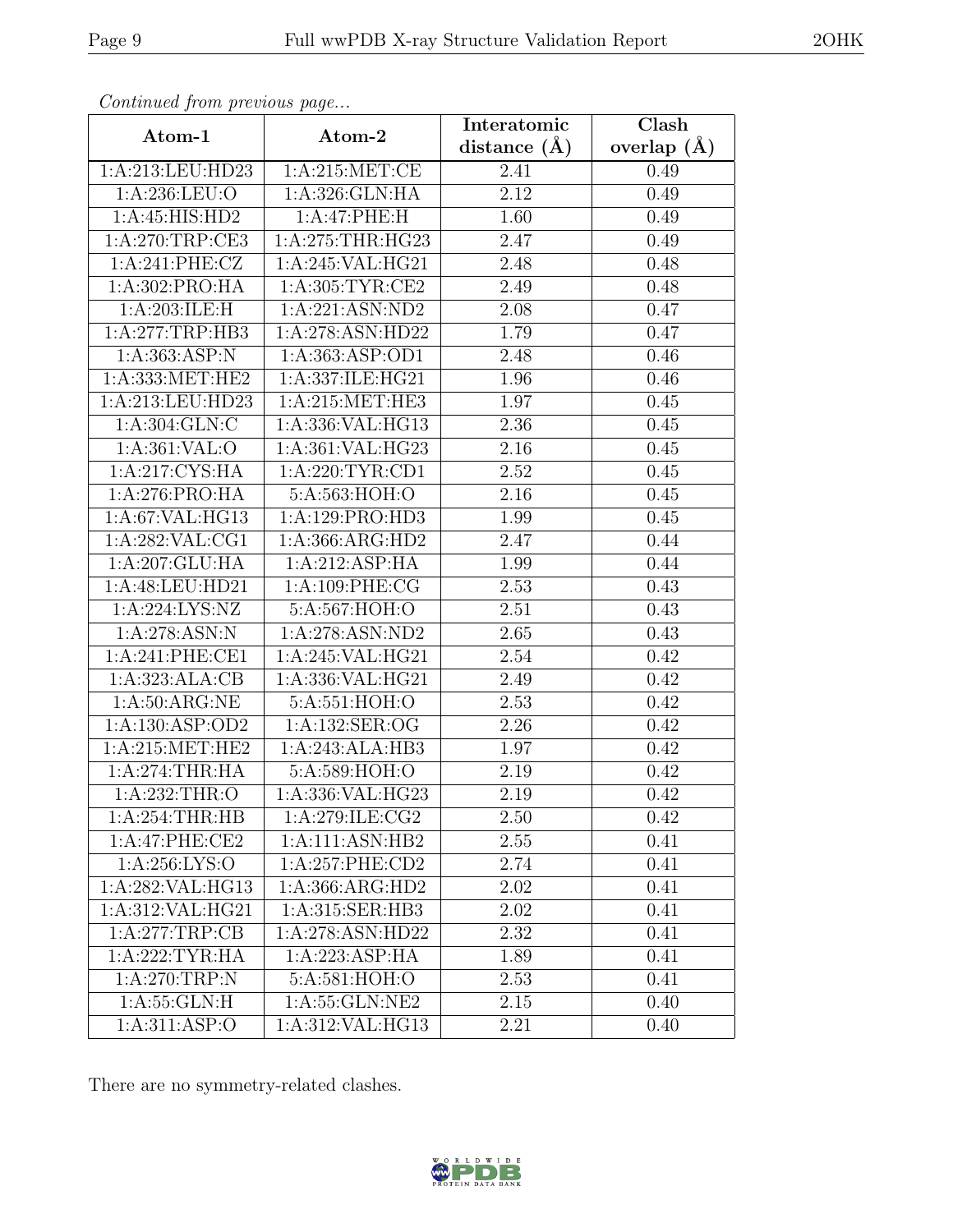## 5.3 Torsion angles (i)

#### 5.3.1 Protein backbone  $(i)$

In the following table, the Percentiles column shows the percent Ramachandran outliers of the chain as a percentile score with respect to all X-ray entries followed by that with respect to entries of similar resolution.

The Analysed column shows the number of residues for which the backbone conformation was analysed, and the total number of residues.

| $\vert$ Mol $\vert$ Chain $\vert$ | Analysed   Favoured   Allowed   Outliers   Percentiles                                     |  |  |  |
|-----------------------------------|--------------------------------------------------------------------------------------------|--|--|--|
|                                   | $\mid 373/402 \; (93\%) \mid 354 \; (95\%) \mid 18 \; (5\%) \mid 1 \; (0\%) \mid 41 \; 46$ |  |  |  |

All (1) Ramachandran outliers are listed below:

| Mol | Chain   Res | рe<br>ш |
|-----|-------------|---------|
|     |             |         |

#### 5.3.2 Protein sidechains  $(i)$

In the following table, the Percentiles column shows the percent sidechain outliers of the chain as a percentile score with respect to all X-ray entries followed by that with respect to entries of similar resolution.

The Analysed column shows the number of residues for which the sidechain conformation was analysed, and the total number of residues.

| $\vert$ Mol $\vert$ Chain $\vert$ | Analysed                                   |  | Rotameric   Outliers   Percentiles |
|-----------------------------------|--------------------------------------------|--|------------------------------------|
|                                   | $\mid$ 321/343 (94%)   305 (95%)   16 (5%) |  | 24   30                            |

All (16) residues with a non-rotameric sidechain are listed below:

| Mol | Chain        | Res | <b>Type</b> |
|-----|--------------|-----|-------------|
| 1   | $\mathbf{A}$ | 55  | <b>GLN</b>  |
| 1   | А            | 67  | VAL         |
| 1   | A            | 75  | <b>LYS</b>  |
| 1   | А            | 197 | TRP         |
| 1   | A            | 212 | <b>ASP</b>  |
| 1   | A            | 234 | <b>LEU</b>  |
| 1   | A            | 277 | TRP         |
| 1   | A            | 278 | <b>ASN</b>  |
| 1   | А            | 283 | ILE         |
|     |              | 303 | GLN         |

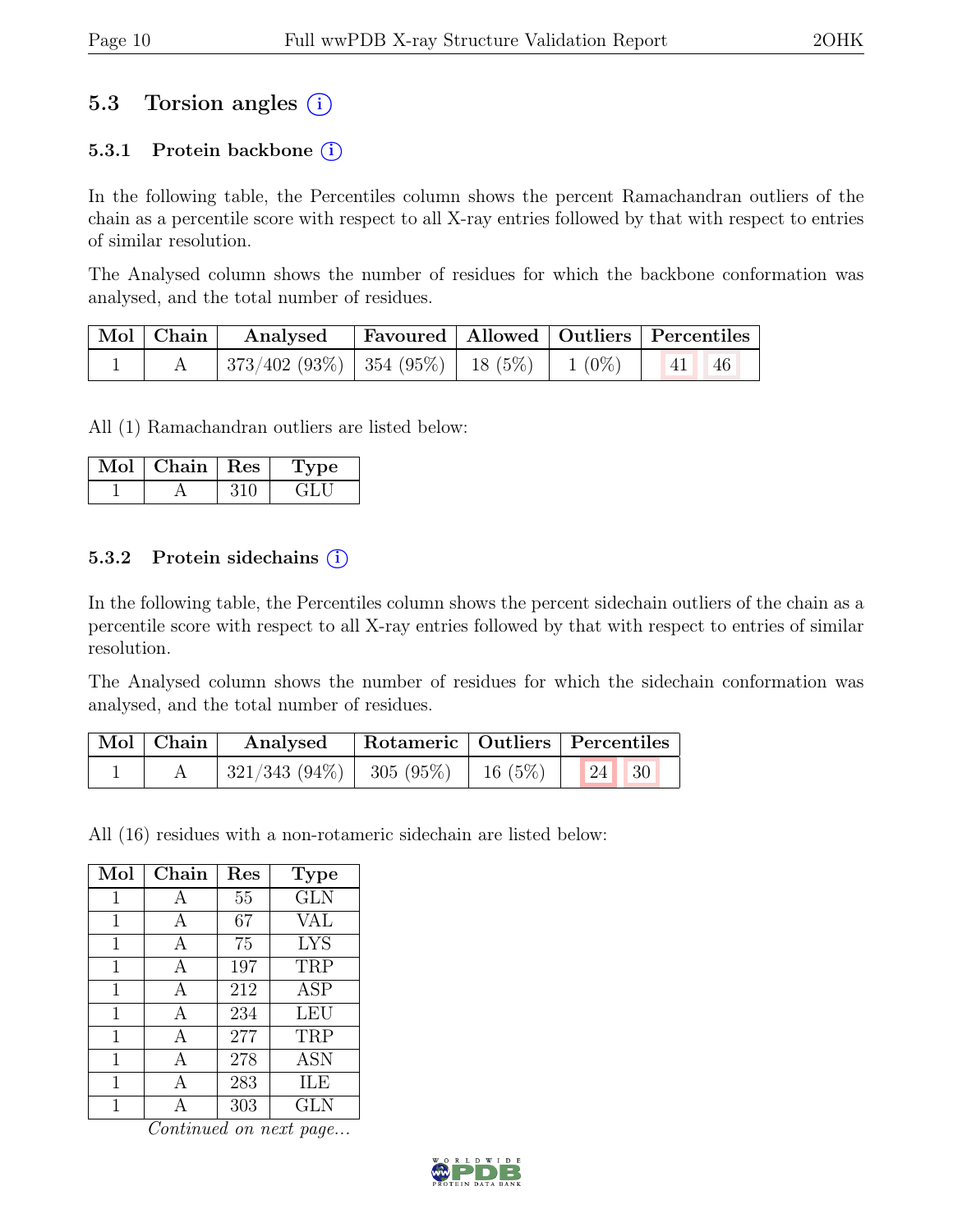Continued from previous page...

| Mol | $Chain$      | Res | <b>Type</b> |
|-----|--------------|-----|-------------|
|     |              | 304 | <b>GLN</b>  |
|     | $\mathsf{A}$ | 306 | <b>LEU</b>  |
|     |              | 312 | VAL         |
|     |              | 326 | <b>GLN</b>  |
|     |              | 363 | ASP         |
|     |              | 364 | <b>GLU</b>  |

Sometimes sidechains can be flipped to improve hydrogen bonding and reduce clashes. All (12) such sidechains are listed below:

| Mol         | Chain        | Res | <b>Type</b> |
|-------------|--------------|-----|-------------|
| 1           | А            | 12  | <b>GLN</b>  |
| 1           | А            | 37  | <b>ASN</b>  |
| 1           | А            | 45  | <b>HIS</b>  |
| $\mathbf 1$ | A            | 49  | <b>HIS</b>  |
| 1           | $\mathbf{A}$ | 55  | <b>GLN</b>  |
| 1           | А            | 89  | <b>HIS</b>  |
| 1           | А            | 114 | <b>ASN</b>  |
| 1           | А            | 143 | <b>GLN</b>  |
| 1           | А            | 221 | <b>ASN</b>  |
| 1           | А            | 233 | <b>ASN</b>  |
| 1           | A            | 278 | <b>ASN</b>  |
| 1           |              | 304 | GLN         |

#### 5.3.3 RNA  $(i)$

There are no RNA molecules in this entry.

### 5.4 Non-standard residues in protein, DNA, RNA chains  $(i)$

There are no non-standard protein/DNA/RNA residues in this entry.

### 5.5 Carbohydrates  $(i)$

There are no monosaccharides in this entry.

### 5.6 Ligand geometry  $(i)$

Of 5 ligands modelled in this entry, 3 are monoatomic - leaving 2 for Mogul analysis.

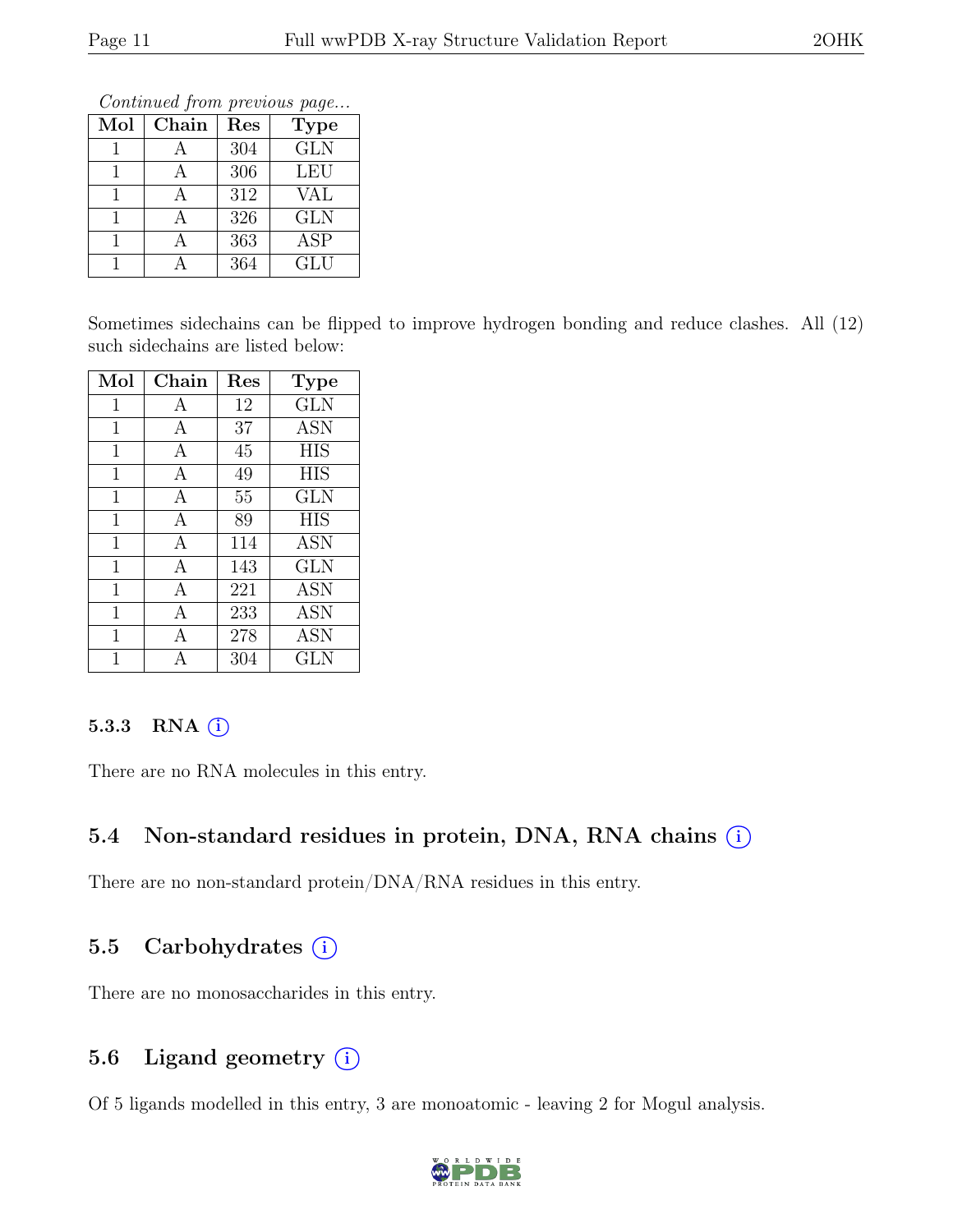In the following table, the Counts columns list the number of bonds (or angles) for which Mogul statistics could be retrieved, the number of bonds (or angles) that are observed in the model and the number of bonds (or angles) that are defined in the Chemical Component Dictionary. The Link column lists molecule types, if any, to which the group is linked. The Z score for a bond length (or angle) is the number of standard deviations the observed value is removed from the expected value. A bond length (or angle) with  $|Z| > 2$  is considered an outlier worth inspection. RMSZ is the root-mean-square of all Z scores of the bond lengths (or angles).

|  | Mol<br>$\mid$ Chain $\mid$<br><b>Type</b> |  | $\vert$ Res | Link                     | Bond lengths         |      |                 | Bond angles |      |     |
|--|-------------------------------------------|--|-------------|--------------------------|----------------------|------|-----------------|-------------|------|-----|
|  |                                           |  |             |                          | Counts               | RMSZ | Z  <br>$\geq 2$ | Counts      | RMSZ | # Z |
|  | 1SQ                                       |  | 390         | $\overline{\phantom{0}}$ | 19 19 19<br>14.14.14 | 1.42 |                 | 16, 16, 16  | 0.50 |     |
|  | <b>DMS</b>                                |  | 389         | $\overline{\phantom{0}}$ | 3,3,3                | 2.70 | (33%)           | 3,3,3       | 0.54 |     |

In the following table, the Chirals column lists the number of chiral outliers, the number of chiral centers analysed, the number of these observed in the model and the number defined in the Chemical Component Dictionary. Similar counts are reported in the Torsion and Rings columns. '-' means no outliers of that kind were identified.

|             |     |  | Mol   Type   Chain   Res   Link   Chirals   Torsions   Rings |         |
|-------------|-----|--|--------------------------------------------------------------|---------|
| $1{\rm SQ}$ | 390 |  |                                                              | 0/2/2/2 |

All (2) bond length outliers are listed below:

|  |     |                      | $\mid$ Mol $\mid$ Chain $\mid$ Res $\mid$ Type $\mid$ Atoms $\mid$ | $\mathbf{Z}$ | $\vert$ Observed( $\AA$ ) $\vert$ Ideal( $\AA$ ) $\vert$ |      |
|--|-----|----------------------|--------------------------------------------------------------------|--------------|----------------------------------------------------------|------|
|  | 389 | $\hat{\ }$   DMS   . | $O-S$                                                              | 4.49         | 1.80                                                     | 1.50 |
|  | 390 |                      | $1{\rm SQ}$   C2-C11   -3.81                                       |              |                                                          | 1.45 |

There are no bond angle outliers.

There are no chirality outliers.

There are no torsion outliers.

There are no ring outliers.

No monomer is involved in short contacts.

### 5.7 Other polymers  $(i)$

There are no such residues in this entry.

### 5.8 Polymer linkage issues  $(i)$

There are no chain breaks in this entry.

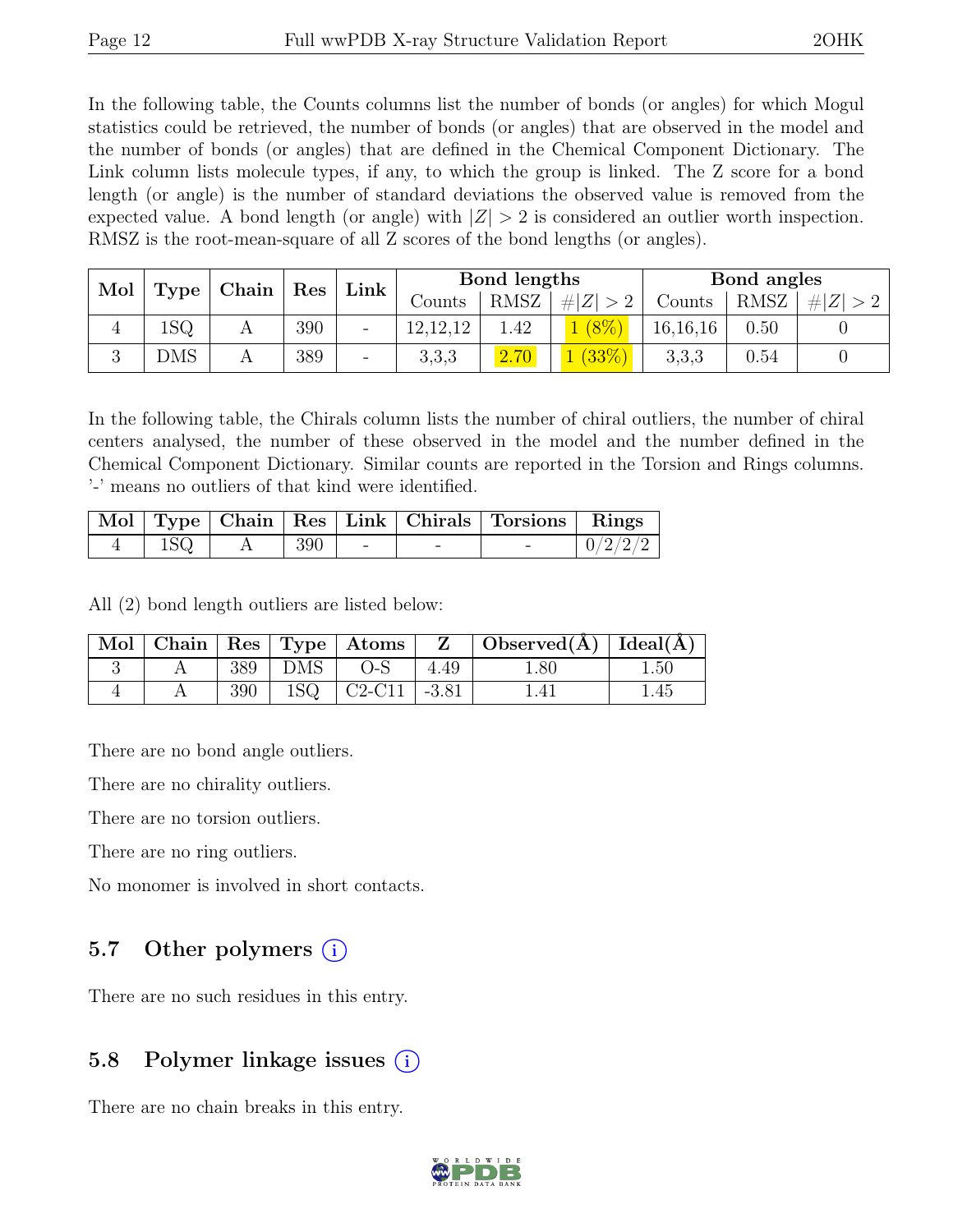## 6 Fit of model and data  $(i)$

## 6.1 Protein, DNA and RNA chains (i)

In the following table, the column labelled ' $\#\text{RSRZ}>2$ ' contains the number (and percentage) of RSRZ outliers, followed by percent RSRZ outliers for the chain as percentile scores relative to all X-ray entries and entries of similar resolution. The OWAB column contains the minimum, median,  $95<sup>th</sup>$  percentile and maximum values of the occupancy-weighted average B-factor per residue. The column labelled 'Q< 0.9' lists the number of (and percentage) of residues with an average occupancy less than 0.9.

| Mol Chain | Analysed     | $^+$ <rsrz> .</rsrz> | $\#\text{RSRZ}\text{>2}$                      | $OWAB(A^2)$ $Q<0.9$ |  |
|-----------|--------------|----------------------|-----------------------------------------------|---------------------|--|
|           | 377/402(93%) | 0.43                 | $\vert$ 50 (13%) 3 3 3 13, 31, 80, 109 9 (2%) |                     |  |

All (50) RSRZ outliers are listed below:

| Mol            | Chain              | Res              | Type                    | <b>RSRZ</b>      |
|----------------|--------------------|------------------|-------------------------|------------------|
| $\overline{1}$ | $\overline{\rm A}$ | 313              | <b>ALA</b>              | 12.4             |
| $\overline{1}$ | $\overline{A}$     | 319              | $\overline{\text{CYS}}$ | $\overline{8.3}$ |
| $\overline{1}$ | $\overline{A}$     | 314              | <b>THR</b>              | $\overline{7.1}$ |
| $\overline{1}$ | $\overline{A}$     | 279              | ILE                     | 6.7              |
| $\overline{1}$ | $\overline{\rm A}$ | 274              | <b>THR</b>              | 6.6              |
| $\mathbf{1}$   | $\boldsymbol{A}$   | 310              | <b>GLU</b>              | $6.5\,$          |
| $\overline{1}$ | $\overline{A}$     | 312              | VAL                     | 6.2              |
| $\overline{1}$ | $\overline{\rm A}$ | 315              | $\overline{\text{SER}}$ | $\overline{6.1}$ |
| $\overline{1}$ | $\overline{A}$     | 276              | $\overline{\text{PRO}}$ | $\overline{5.9}$ |
| $\overline{1}$ | $\overline{A}$     | 260              | $\overline{\text{GLY}}$ | $\overline{5.7}$ |
| $\overline{1}$ | $\overline{\rm A}$ | 365              | PHE                     | $\overline{5.5}$ |
| $\overline{1}$ | $\overline{A}$     | 317              | <b>ASP</b>              | $5.4\,$          |
| $\overline{1}$ | $\overline{A}$     | $277\,$          | TRP                     | $\overline{5.1}$ |
| $\overline{1}$ | $\overline{A}$     | $3\overline{11}$ | $\overline{\text{ASP}}$ | $\overline{5.1}$ |
| $\overline{1}$ | $\overline{A}$     | 259              | <b>ASP</b>              | 5.0              |
| $\overline{1}$ | $\overline{A}$     | 270              | <b>TRP</b>              | 4.5              |
| $\overline{1}$ | $\overline{A}$     | 280              | PHE                     | 4.4              |
| $\overline{1}$ | $\overline{A}$     | 157              | $AL\overline{A}$        | $\overline{4.2}$ |
| $\overline{1}$ | $\overline{A}$     | 269              | $\overline{\text{CYS}}$ | $\overline{4.1}$ |
| $\overline{1}$ | $\overline{A}$     | 273              | $\overline{\text{GLY}}$ | $\overline{3.9}$ |
| $\overline{1}$ | $\overline{A}$     | 253              | <b>SER</b>              | 3.8              |
| $\overline{1}$ | $\overline{A}$     | 323              | <b>ALA</b>              | $\overline{3.8}$ |
| $\overline{1}$ | $\overline{\rm A}$ | 367              | <b>THR</b>              | $\overline{3.7}$ |
| $\overline{1}$ | $\overline{A}$     | $\overline{309}$ | $\overline{\text{VAL}}$ | $\overline{3.7}$ |
| $\overline{1}$ | $\overline{A}$     | 306              | <b>LEU</b>              | 3.7              |
| $\overline{1}$ | $\overline{A}$     | 364              | <b>GLU</b>              | 3.5              |
| $\overline{1}$ | $\overline{\rm A}$ | 262              | <b>TRP</b>              | $\overline{3.4}$ |

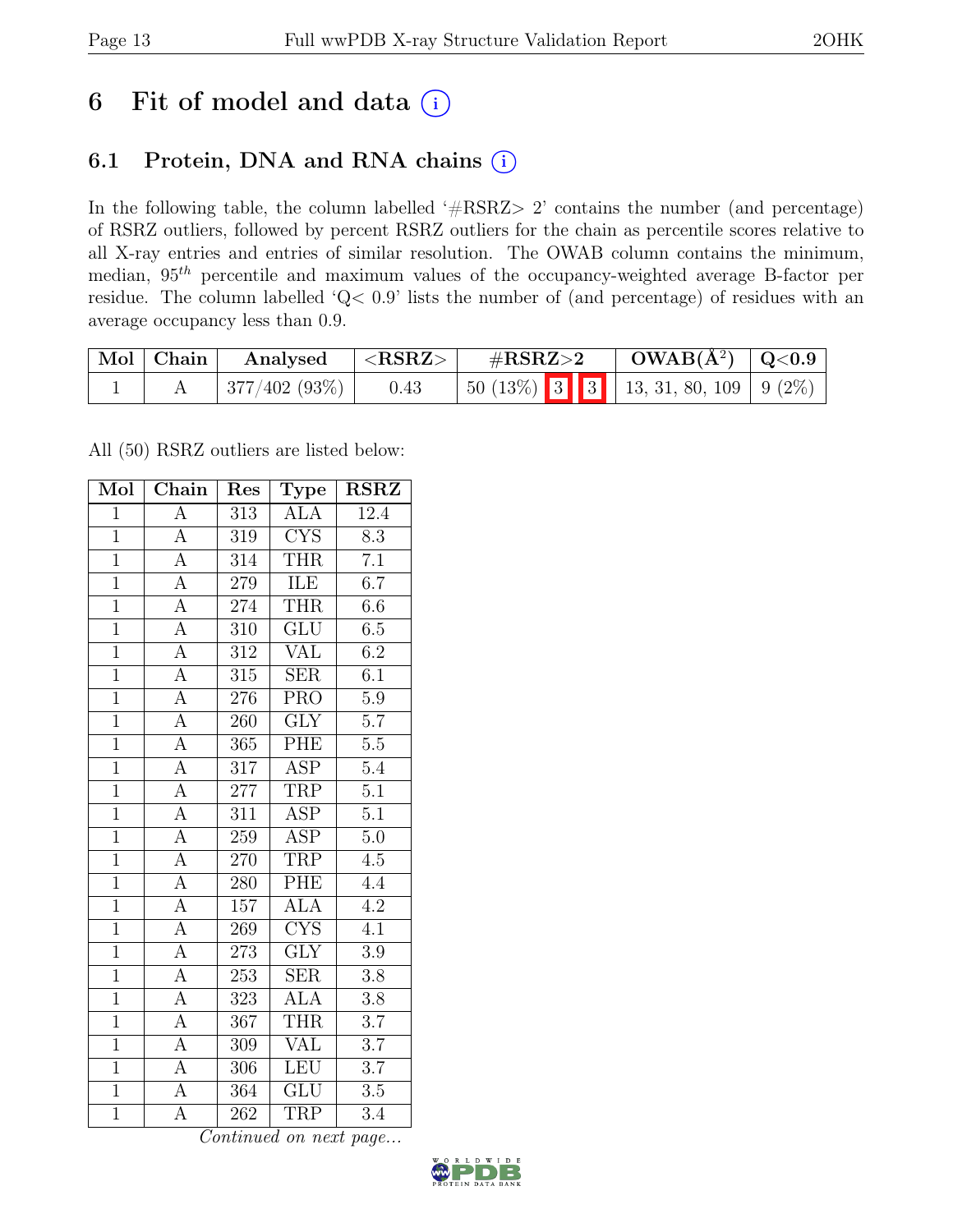| Mol            | Chain              | Res | <b>Type</b> | <b>RSRZ</b>      |
|----------------|--------------------|-----|-------------|------------------|
| $\mathbf{1}$   | А                  | 271 | <b>GLN</b>  | $\overline{3.1}$ |
| $\overline{1}$ | $\overline{A}$     | 275 | <b>THR</b>  | 3.0              |
| $\overline{1}$ | $\overline{A}$     | 248 | ILE         | $3.0\,$          |
| $\overline{1}$ | $\overline{A}$     | 318 | <b>ASP</b>  | $3.0\,$          |
| $\overline{1}$ | $\overline{A}$     | 256 | <b>LYS</b>  | $3.0\,$          |
| $\overline{1}$ | $\overline{A}$     | 268 | VAL         | 2.9              |
| $\mathbf{1}$   | $\overline{A}$     | 73  | <b>GLN</b>  | $2.9\,$          |
| $\overline{1}$ | $\overline{A}$     | 362 | <b>HIS</b>  | 2.9              |
| $\mathbf{1}$   | $\overline{A}$     | 307 | $\rm{ARG}$  | $2.8\,$          |
| $\overline{1}$ | $\overline{A}$     | 254 | <b>THR</b>  | $\overline{2.7}$ |
| $\overline{1}$ | $\overline{A}$     | 302 | <b>PRO</b>  | 2.7              |
| $\overline{1}$ | $\overline{\rm A}$ | 263 | <b>LEU</b>  | $\overline{2.7}$ |
| $\overline{1}$ | $\overline{A}$     | 272 | <b>ALA</b>  | 2.6              |
| $\overline{1}$ | $\overline{A}$     | 305 | <b>TYR</b>  | 2.4              |
| $\overline{1}$ | $\overline{A}$     | 320 | <b>TYR</b>  | $2.\overline{4}$ |
| $\overline{1}$ | $\overline{A}$     | 257 | PHE         | 2.4              |
| $\overline{1}$ | $\overline{A}$     | 244 | <b>ALA</b>  | $\overline{2.2}$ |
| $\mathbf{1}$   | $\overline{A}$     | 303 | <b>GLN</b>  | $2.2\,$          |
| $\mathbf{1}$   | $\overline{A}$     | 168 | <b>ALA</b>  | 2.1              |
| $\overline{1}$ | $\overline{A}$     | 245 | <b>VAL</b>  | 2.1              |
| $\mathbf{1}$   | $\boldsymbol{A}$   | 325 | <b>SER</b>  | 2.1              |
| $\overline{1}$ | $\overline{A}$     | 251 | <b>ALA</b>  | 2.1              |
| $\overline{1}$ | А                  | 145 | <b>HIS</b>  | 2.0              |

Continued from previous page...

### 6.2 Non-standard residues in protein, DNA, RNA chains (i)

There are no non-standard protein/DNA/RNA residues in this entry.

### 6.3 Carbohydrates  $(i)$

There are no monosaccharides in this entry.

### 6.4 Ligands  $(i)$

In the following table, the Atoms column lists the number of modelled atoms in the group and the number defined in the chemical component dictionary. The B-factors column lists the minimum, median,  $95<sup>th</sup>$  percentile and maximum values of B factors of atoms in the group. The column labelled 'Q< 0.9' lists the number of atoms with occupancy less than 0.9.